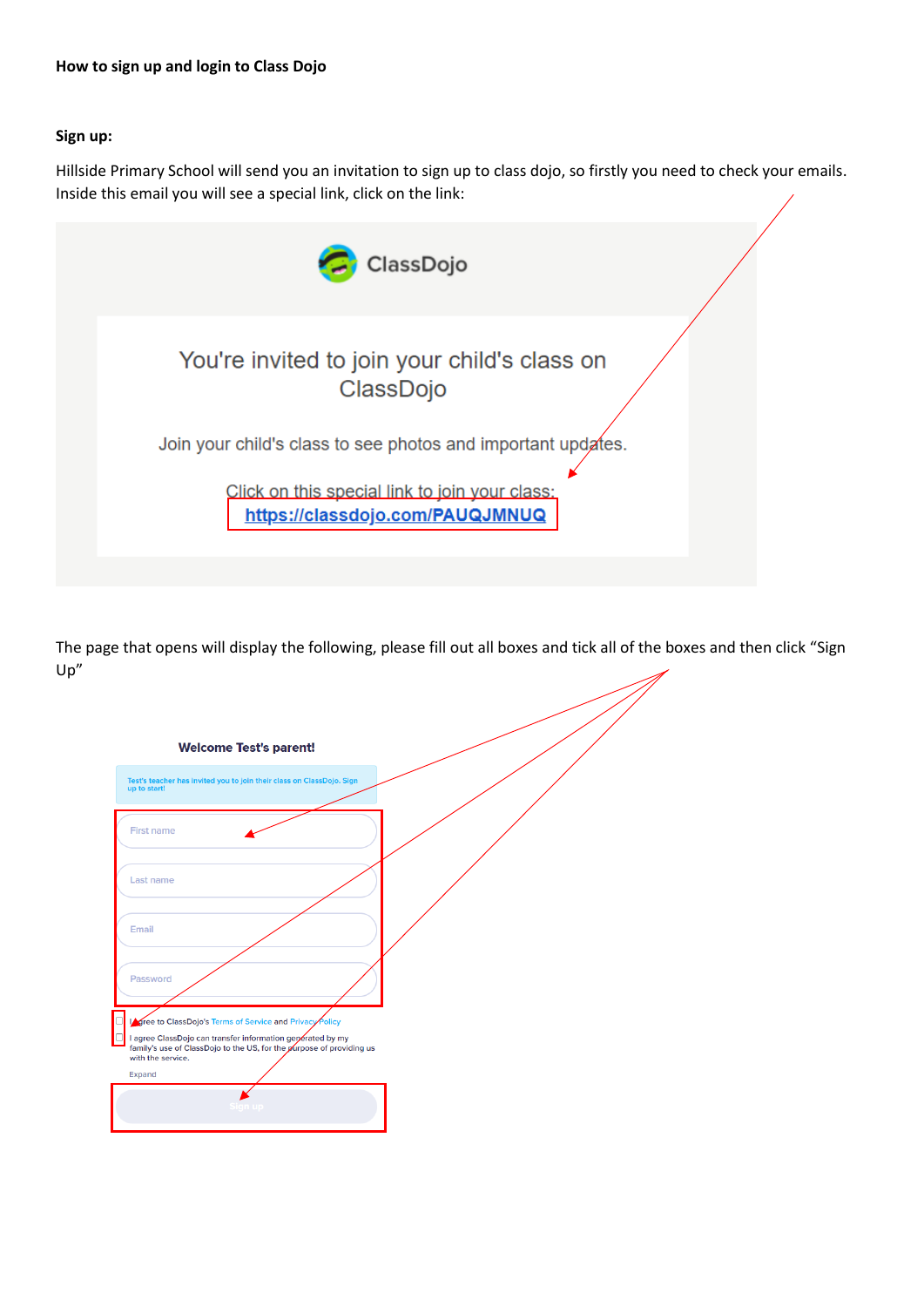Once you have completed all of the steps above you will see this page, click through all of the next buttons:

| Great participation!<br><b>TEA</b><br>٠     |  |
|---------------------------------------------|--|
| ClassDojo connects you to Test's classroom. |  |
| <b>Next</b><br>0.0000                       |  |
|                                             |  |

Setup complete, you can see here the Class Dojo feed for your child / children

Lesson links and information will always be posted on the Class Dojo feed